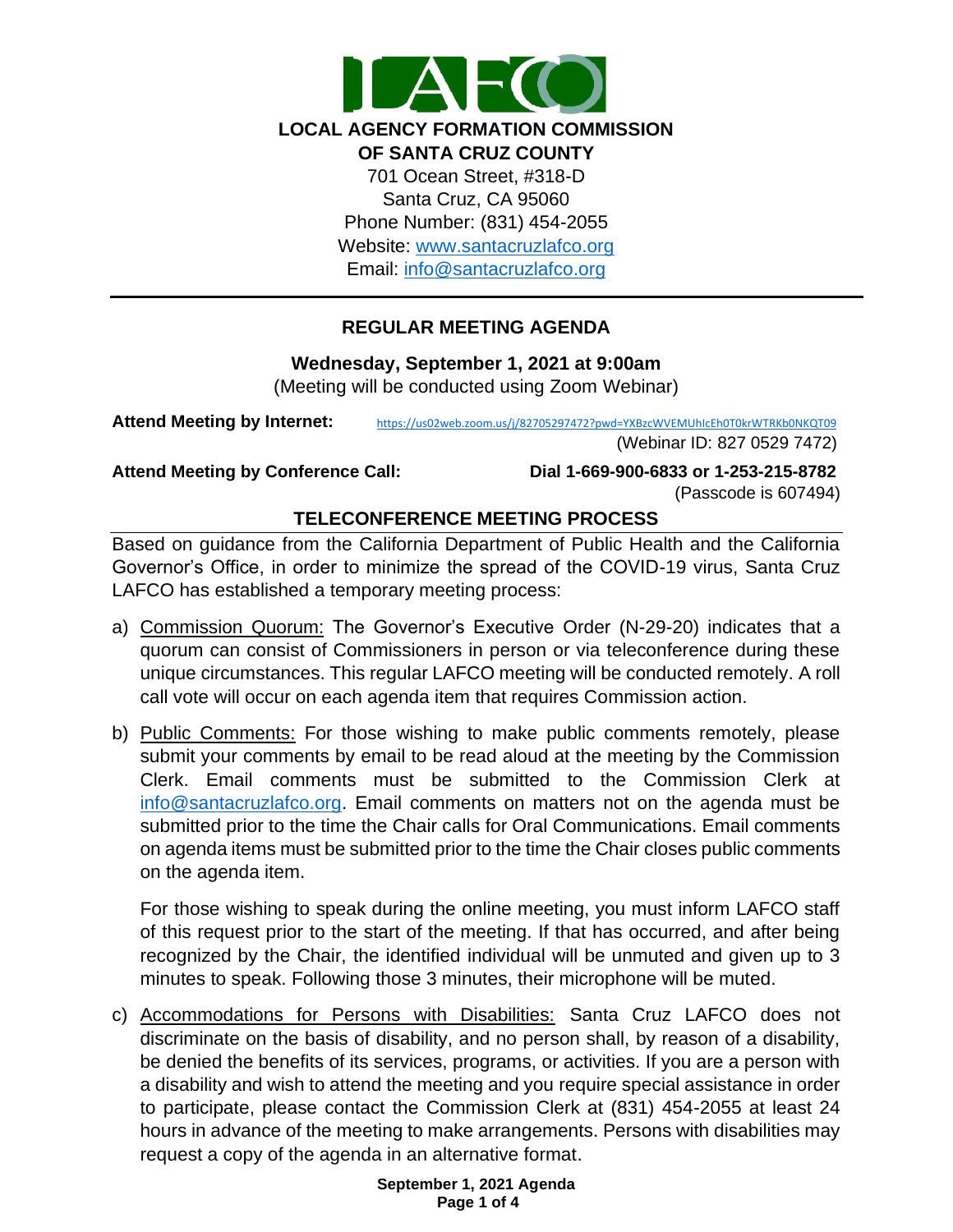# **1. ROLL CALL**

# **2. EXECUTIVE OFFICER'S MESSAGE**

The Executive Officer may make brief announcements in the form of a written report or verbal update, and may not require Commission action.

### **a. Hybrid Meeting Protocol**

The Commission will receive an update on the ongoing remote meeting process.

Recommended Action: No action required; Informational item only.

### **b. Countywide Fire Report**

The Commission will receive a verbal update on the upcoming countywide service and sphere review regarding fire protection.

Recommended Action: No action required; Informational item only.

### **3. [ADOPTION OF MINUTES](https://www.santacruzlafco.org/wp-content/uploads/2021/08/3.0-Draft-Minutes-Aug-4-Meeting.pdf)**

The Commission will consider approving the minutes from the August 4, 2021 Regular LAFCO Meeting.

Recommended Action: Approve the minutes as presented with any desired changes.

### **4. ORAL COMMUNICATIONS**

This is an opportunity for members of the public to address the Commission on items not on the agenda, provided that the subject matter is within the jurisdiction of the Commission and that no action may be taken on an off-agenda item(s) unless authorized by law.

### **5. PUBLIC HEARINGS**

Public hearing items require expanded public notification per provisions in State law, directives of the Commission, or are those voluntarily placed by the Executive Officer to facilitate broader discussion.

### **6. OTHER BUSINESS**

Other business items involve administrative, budgetary, legislative, or personnel matters and may or may not be subject to public hearings.

### **a. [List of Extraterritorial Service Agreements](https://www.santacruzlafco.org/wp-content/uploads/2021/08/6a.0-ESA-List-Staff-Report_Hyperlink.pdf)**

The Commission will receive an update on the extraterritorial service agreements currently active throughout Santa Cruz County.

Recommended Action: Direct staff to send letters to the local agencies that currently have extraterritorial service agreements in place and request that the affected agency develop an annexation plan by March 31, 2022 or provide a response explaining why annexation cannot occur at this time.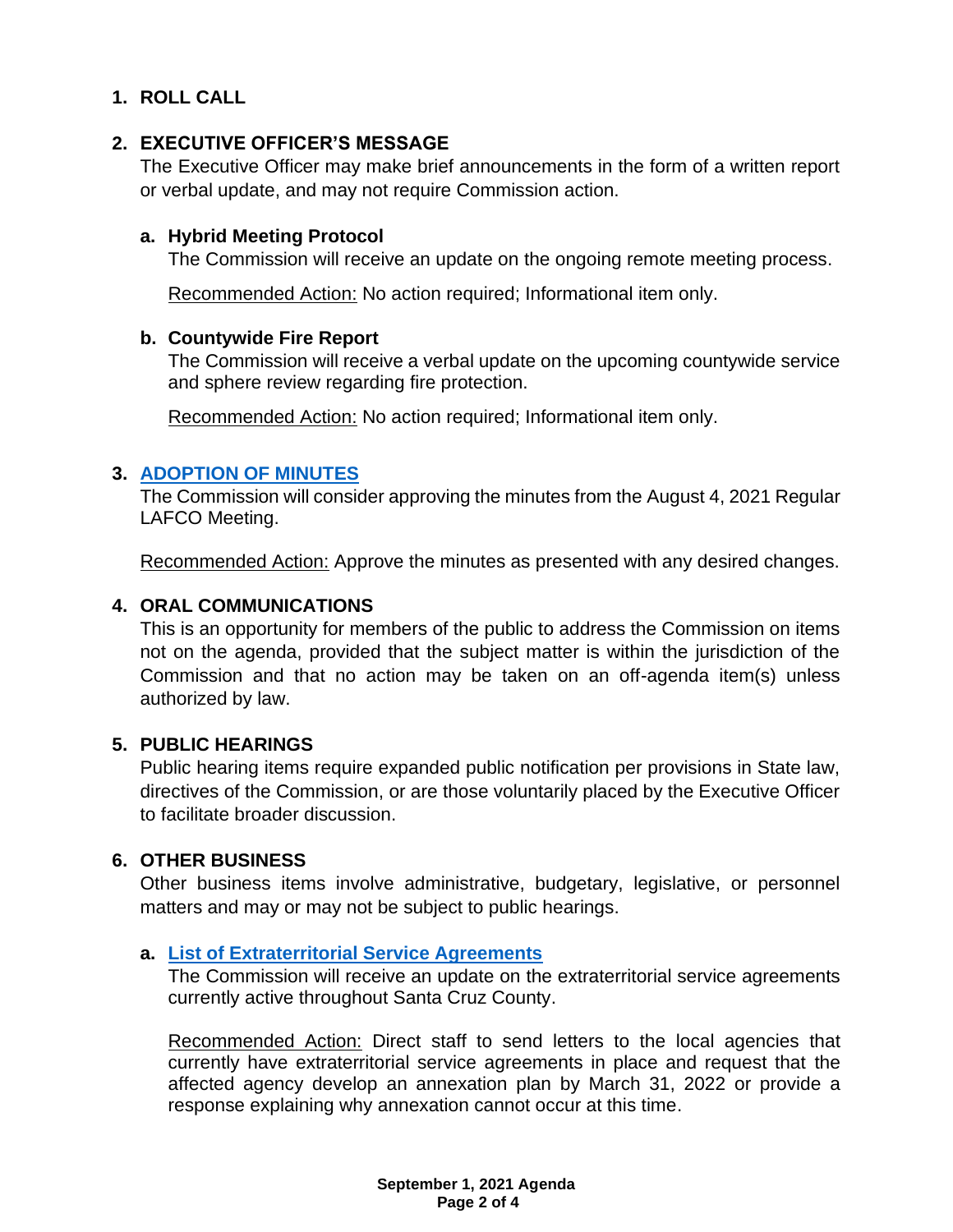# **b. [CALAFCO Conference](https://www.santacruzlafco.org/wp-content/uploads/2021/08/6b.0-CALAFCO-Update-Staff-Report.pdf) Update**

The Commission will receive an update on CALAFCO's upcoming annual conference and other CALAFCO-related news.

### Recommended Actions:

- 1) Discuss attendance at the upcoming CALAFCO Annual Conference; and
- 2) Determine whether the October Regular Meeting should be held on October 6 or 13.

## **c. [Educational Workshop Update](https://www.santacruzlafco.org/wp-content/uploads/2021/08/6c.0-Workshop-Update-Staff-Report.pdf)**

The Commission will receive an update on the recent educational workshop cohosted by the California Special Districts Association and Santa Cruz LAFCO.

Recommended Action: No action required; Informational item only.

## **7. WRITTEN CORRESPONDENCE**

LAFCO staff receives written correspondence and other materials on occasion that may or may not be related to a specific agenda item. Any correspondence presented to the Commission will also be made available to the general public. Any written correspondence distributed to the Commission less than 72 hours prior to the meeting will be made available for inspection at the hearing and posted on LAFCO's website.

## **8. PRESS ARTICLES**

LAFCO staff monitors newspapers, publications, and other media outlets for any news affecting local cities, districts, and communities in Santa Cruz County. Articles are presented to the Commission on a periodic basis.

## **a. [Press Articles during the Months of July](https://www.santacruzlafco.org/wp-content/uploads/2021/08/8a.0-Press-Articles-Staff-Report_Hyperlink.pdf) and August**

The Commission will receive an update on recent LAFCO-related news occurring around the county and throughout California.

Recommended Action: No action required; Informational item only.

## **9. COMMISSIONERS' BUSINESS**

This is an opportunity for Commissioners to comment briefly on issues not listed on the agenda, provided that the subject matter is within the jurisdiction of the Commission. No discussion or action may occur or be taken, except to place the item on a future agenda if approved by Commission majority. The public may address the Commission on these informational matters.

## **10.LEGAL COUNSEL'S REPORT**

LAFCO's Legal Counsel may make brief announcements in the form of a written report or verbal update, and may not require Commission action.

## **11.ADJOURNMENT**

LAFCO's next regular meeting is scheduled for Wednesday, October 6 or 13, 2021 at 9:00 a.m. (to be determined).